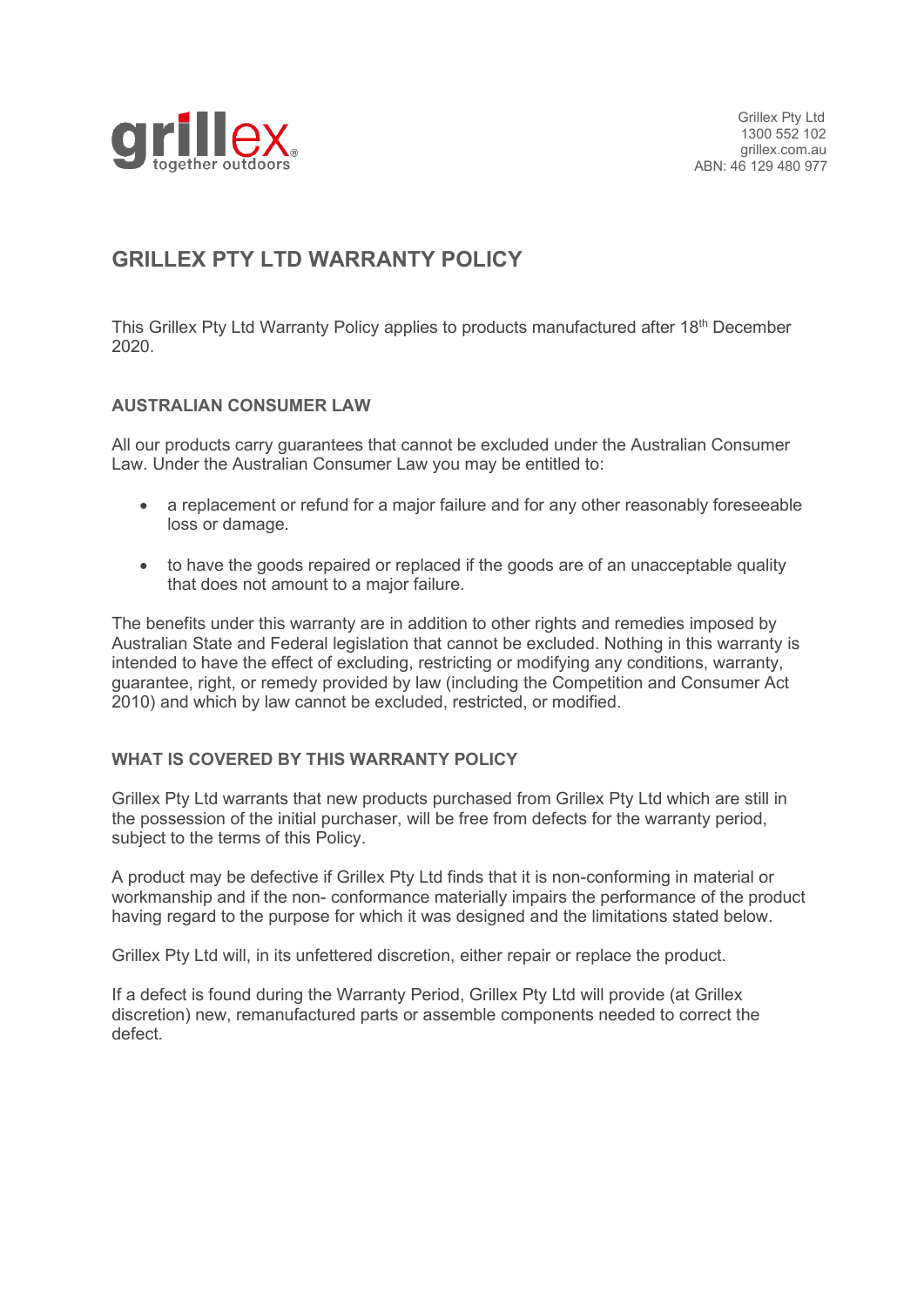

## **WARRANTY PERIOD**

The Warranty Start Date is the day that the product was delivered to the Buyer. All Warranties begin on the original delivery date regardless of the date of sale. This Warranty applies to the Grillex products and parts as identified below:

| <b>Structural Warranty</b>                                                                                   | Twenty (20) Years - Structural                                                |
|--------------------------------------------------------------------------------------------------------------|-------------------------------------------------------------------------------|
|                                                                                                              |                                                                               |
| <b>Barbeques</b>                                                                                             | Two (2) Years - Electrical                                                    |
|                                                                                                              | Twenty (20) Years - Stainless Steel                                           |
|                                                                                                              | Twenty (20) Years - Aluminium                                                 |
|                                                                                                              |                                                                               |
| Table settings, seats, benches,<br>park platforms, bag storage,<br>bollards, bike parking, bin<br>enclosures | Twenty (20) Years - Aluminium (including<br>TimberImage <sup>™</sup> finish)  |
|                                                                                                              | Twenty $(20)$ Years - Eco 5000                                                |
|                                                                                                              | Two (2) Years - Laminate                                                      |
|                                                                                                              | Six (6) months - Natural Timber                                               |
|                                                                                                              | Seven (7) years - Steel                                                       |
|                                                                                                              |                                                                               |
| <b>Drinking Fountains</b>                                                                                    | Two (2) Years - Plumbing                                                      |
|                                                                                                              | Twenty (20) Years - Aluminium (including<br>TimberImage <sup>TM</sup> finish) |
|                                                                                                              |                                                                               |
| Grandstands                                                                                                  | Twenty (20) Years - Aluminium (including<br>TimberImage <sup>TM</sup> finish) |
|                                                                                                              | Seven (7) Years - Steel                                                       |
|                                                                                                              |                                                                               |
| Grillex 360TM                                                                                                | Two (2) Years - Electrical                                                    |
|                                                                                                              |                                                                               |
| <b>Shelters</b>                                                                                              | Twenty (20) Years - Aluminium (including<br>TimberImage™ finish)              |
|                                                                                                              | Seven (7) Years - Steel                                                       |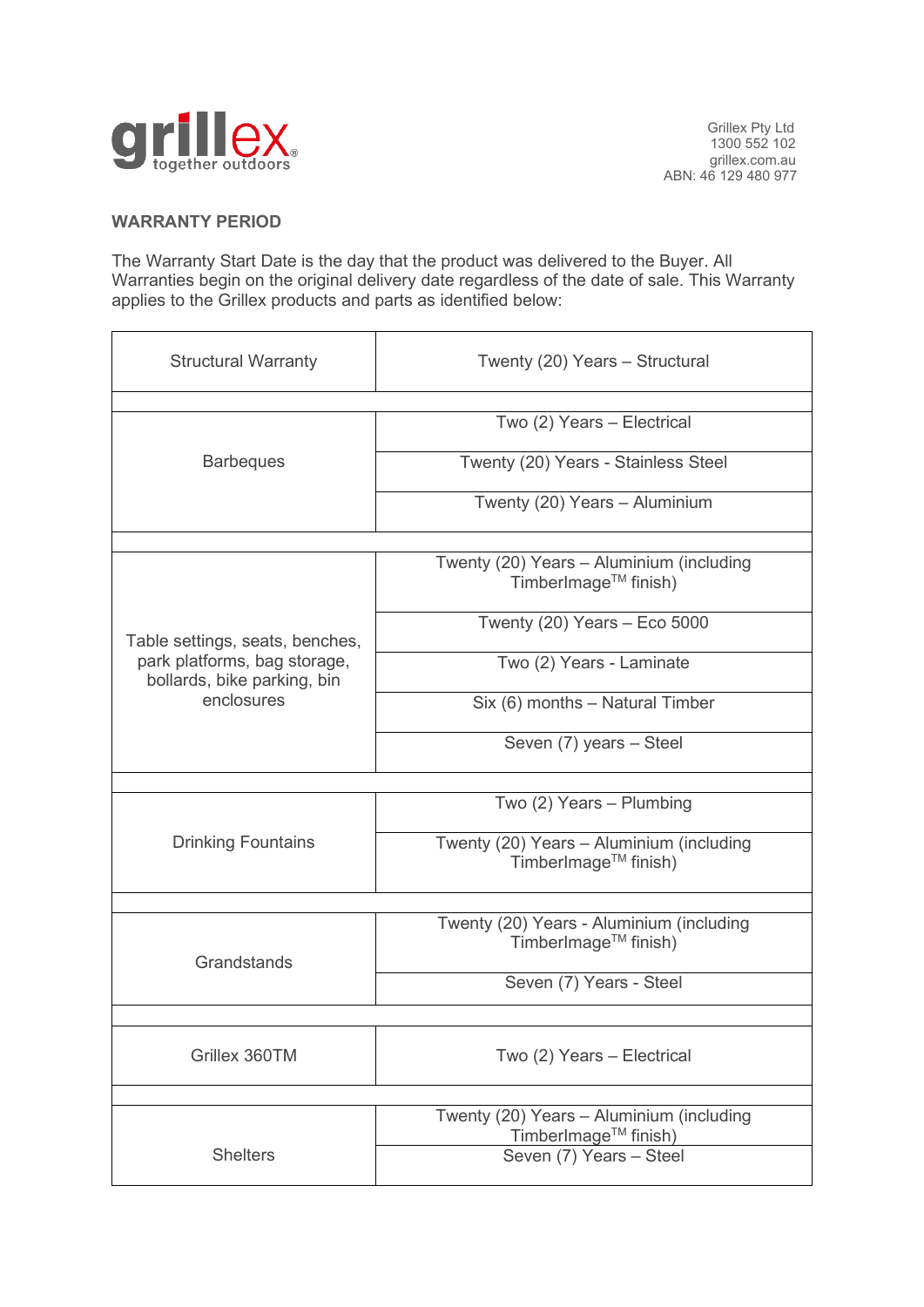

Service parts used in repairs pursuant to this Warranty Policy carry the remaining balance of the repaired product or one (1) year, whichever is greater.

### **LIMITATIONS**

This warranty will not cover products that:

A. include customer-specified materials or finishes that are not part of Grillex Pty Ltd's standard product range at the time of manufacture;

B. are not installed and maintained as recommended in Grillex Pty Ltd's written installation and maintenance quidelines:

C. have not been used in accordance with any applicable usage guidelines;

D. have been misused or usage is in excess of normal wear and tear;

E. have been damaged for example as a result of collision, theft, flood, fire, vandalism, and any other events and conditions outside of Grillex Pty Ltd's control;

F. Tampering, misuse, or adjustments of any components by unqualified or unauthorised parties

#### *Other Conditions*

Grillex Pty Ltd will not be liable for any claimed loss or damages to ground coverings, walls, foundations, fixtures or any other consequential loss due to any defective product.

The warranty does not cover product assembly or disassembly charges, visits or calls by specialised technicians, costs incurred by the customer to remove or reinstall products or costs associated with unavailable products.

Any imperfections in finishes or in natural materials used should not be considered as faults but a typical characteristic of these crafted products. Any imperfections deemed faulty need to be identified within four weeks of delivery and feedback provided to Grillex Pty Ltd.

Timber as a natural material, if not maintained using an effective protective coating, is vulnerable to climatic conditions and may split or deform. It is the client's responsibility to check monthly that the effectiveness of the protective coating being used is preventing the timber from drying and consequently failing, and to reapply the coating earlier if required.

In the case of products requiring only minor rectification under warranty, Grillex Pty Ltd reserves the right to supply on a "parts only" basis to the customer where appropriate. Parts may include: battens, fixings, valves etc.

#### *Transferability*

This Warranty is not transferable without the expressed written consent of Grillex Pty Ltd who reserves the right not to consent in its sole discretion.